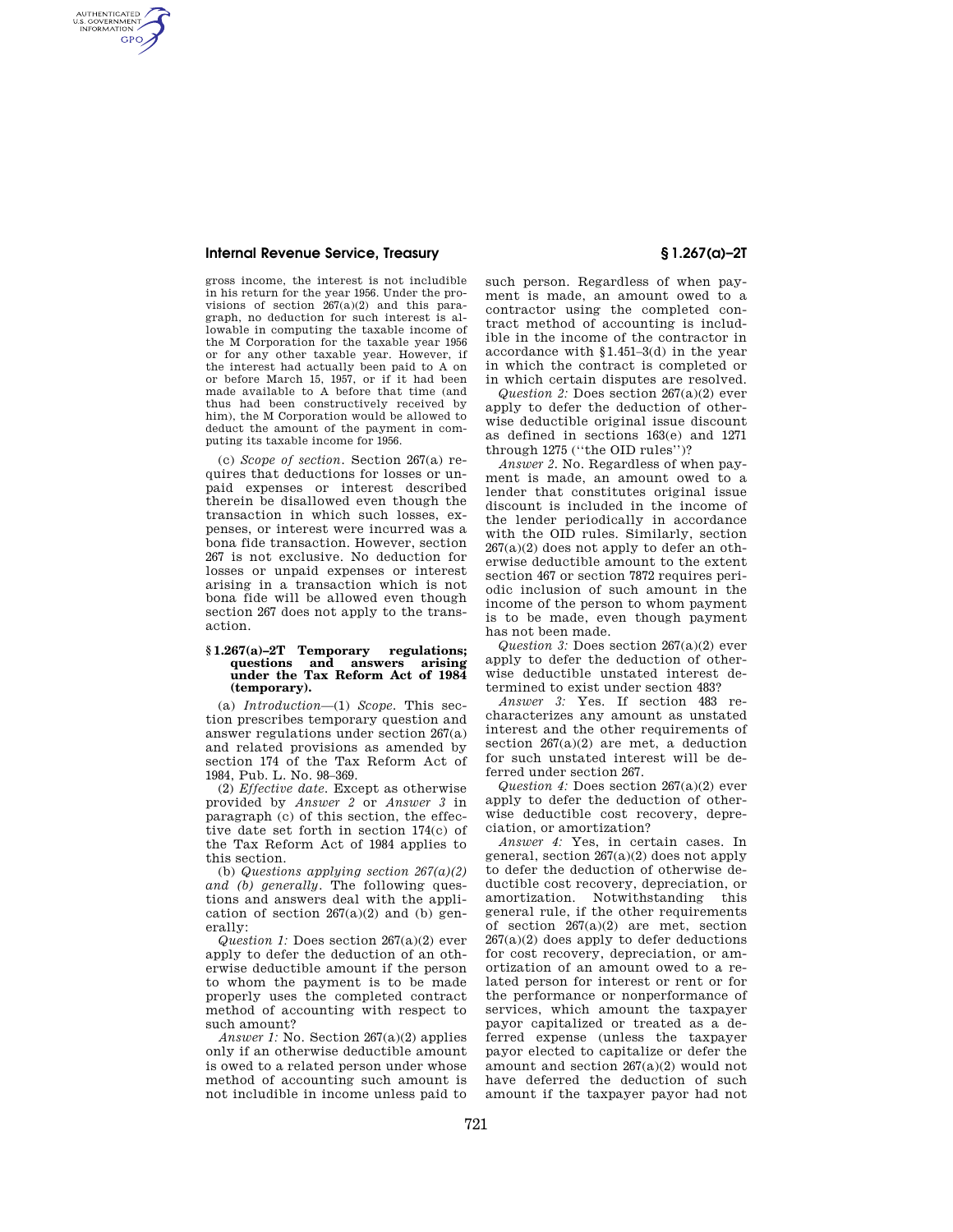so elected). Amounts owed for services that may be subject to this provision include, for example, amounts owed for acquisition, development, or organizational services or for covenants not to compete. In applying this rule, payments made between persons described in any of the paragraphs of section  $267(b)$  (as modified by section  $267(e)$ ) will be closely scrutinized to determine whether they are made in respect of capitalized costs (or costs treated as deferred expenses) that are subject to deferral under section  $267(a)(2)$ , or in respect of other capitalized costs not so subject.

*Question 5:* If a deduction in respect of an otherwise deductible amount is deferred by section  $267(a)(2)$  and, prior to the time the amount is includible in the gross income of the person to whom payment is to be made, such person and the payor taxpayer cease to be persons specified in any of the paragraphs of section 267(b) (as modified by section 267(e)), is the deduction allowable as of the day on which the relationship ceases?

*Answer 5:* No. The deduction is not allowable until the day as of which the amount is includible in the gross income of the person to whom payment of the amount is made, even though the relationship ceases to exist at an earlier time.

*Question 6:* Do references in other sections to persons described in section 267(b) incorporate changes made to section 267(b) by section 174 of the Tax Reform Act of 1984?

*Answer 6:* Yes. References in other sections to persons described in section 267(b) take into account changes made to section 267(b) by section 174 of the Tax Reform Act of 1984 (without modification by section  $267(e)(1)$ ). For example, a transfer after December 31, 1983 (the effective date of the new section 267(b)(3) relationship added by the Tax Reform Act of 1984) of section 1245 class property placed in service before January 1, 1981, from one corporation to another corporation, 11 percent of the stock of which is owned by the first corporation, will not constitute recovery property (as defined in section 168) in the hands of the second corporation by reason of section  $168(e)(4)$  (A)(i) and  $(D)$ .

**§ 1.267(a)–2T 26 CFR Ch. I (4–1–10 Edition)** 

(c) *Questions applying section 267(a) to partnerships.* The following questions and answers deal with the application of section 267(a) to partnerships:

*Question 1:* Does section 267(a) disallow losses and defer otherwise deductible amounts at the partnership (entity) level?

*Answer 1:* Yes. If a loss realized by a partnership from a sale or exchange of property is disallowed under section  $267(a)(1)$ , that loss shall not enter into the computation of the partnership's taxable income. If an amount that otherwise would be deductible by a partnership is deferred by section  $267(a)(2)$ , that amount shall not enter into the computation of the partnership's taxable income until the taxable year of the partnership in which falls the day on which the amount is includible in the gross income of the person to whom payment of the amount is made.

*Question 2:* Does section 267(a)(1) ever apply to disallow a loss if the sale or exchange giving rise to the loss is between two partnerships even though the two partnerships are not persons specified in any of the paragraphs of section 267(b)?

*Answer 2:* Yes. If the other requirements of section  $267(a)(1)$  are met, section  $267(a)(1)$  applies to such losses arising as a result of transactions entered into after December 31, 1984 between partnerships not described in any of the paragraphs of section 267(b) as follows, and §1.267(b)–1(b) does not apply. If the two partnerships have one or more common partners (*i.e.,* if any person owns directly, indirectly, or constructively any capital or profits interest in each of such partnerships), or if any partner in either partnership and one or more partners in the other partnership are persons specified in any of the paragraphs of section 267(b) (without modification by section  $267(e)$ ), a portion of the selling partnership's loss will be disallowed under section 267(a)(1). The amount disallowed under this rule is the greater of: (1) The amount that would be disallowed if the transaction giving rise to the loss had occurred between the selling partnership and the separate partners of the purchasing partnership (in proportion to their respective interests in the purchasing partnership); or (2) the amount